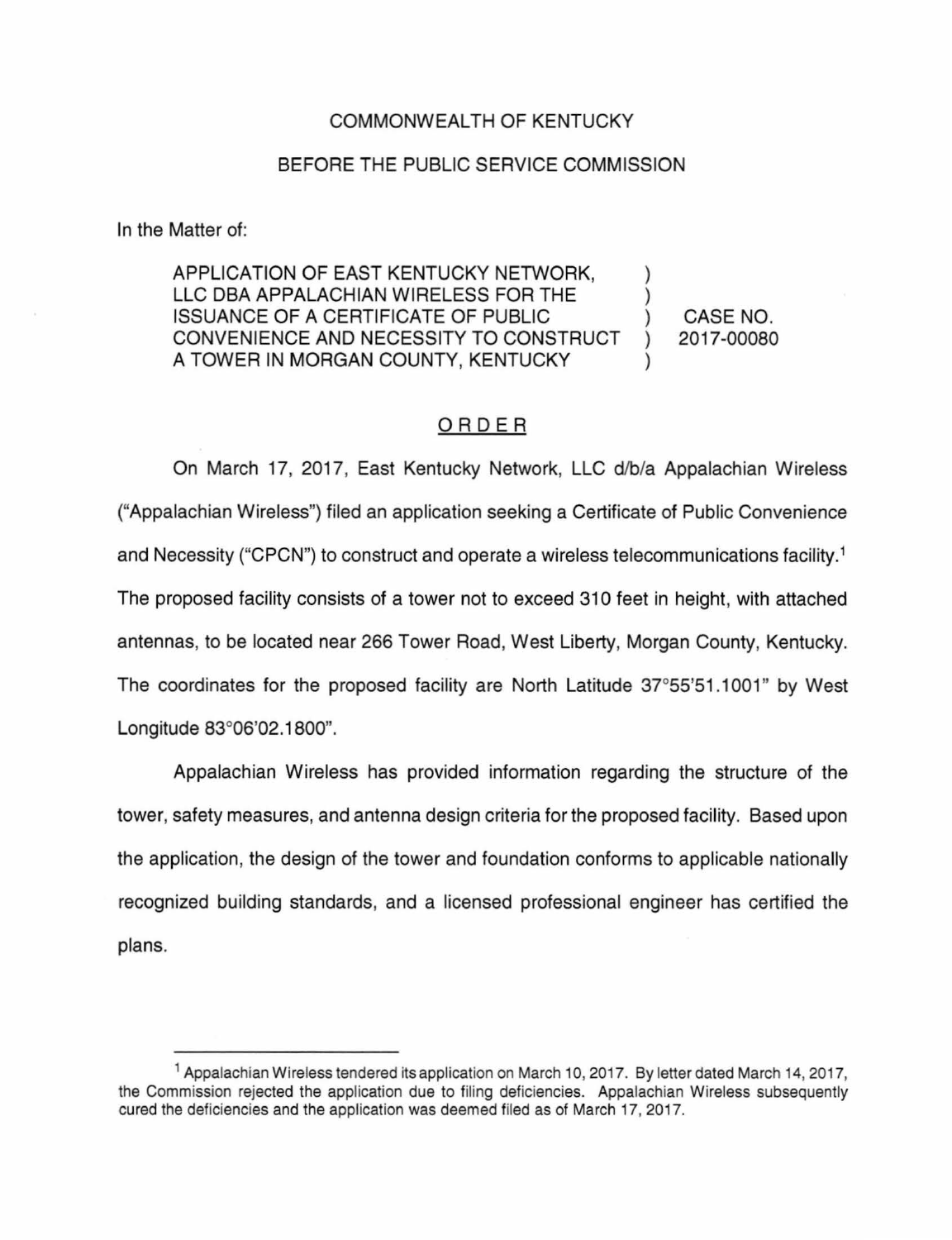Pursuant to 807 KAR 5:063, Appalachian Wireless has filed statements of having provided the required notifications regarding the proposed construction. Pursuant to 807 KAR 5:063, Appalachian Wireless has filed evidence that the county judge/executive and all property owners within 500 feet and contiguous to the cell site have been notified of the proposed construction. The notices solicited any comments and informed the recipients of their right to request intervention. To date, no public comments have been filed with the Commission.

Appalachian Wireless has filed applications with the Federal Aviation Administration and the Kentucky Airport Zoning Commission seeking approval for the construction and operation of the proposed facility. Both applications have been approved.

The Commission, having considered the evidence of record and being otherwise sufficiently advised, finds that Appalachian Wireless has demonstrated that a facility is necessary to provide adequate utility service and, therefore, a CPCN to construct the proposed facility should be granted.

Pursuant to KRS 278.280, the Commission is required to determine proper practices to be observed when it finds, upon complaint or on its own motion, that the facilities of any utility subject to its jurisdiction are unreasonable, unsafe, improper, or insufficient. To assist the Commission in its efforts to comply with this mandate, Appalachian Wireless should notify the Commission if the antenna tower is not used to provide service in the manner set out in the application and this Order. Upon receipt of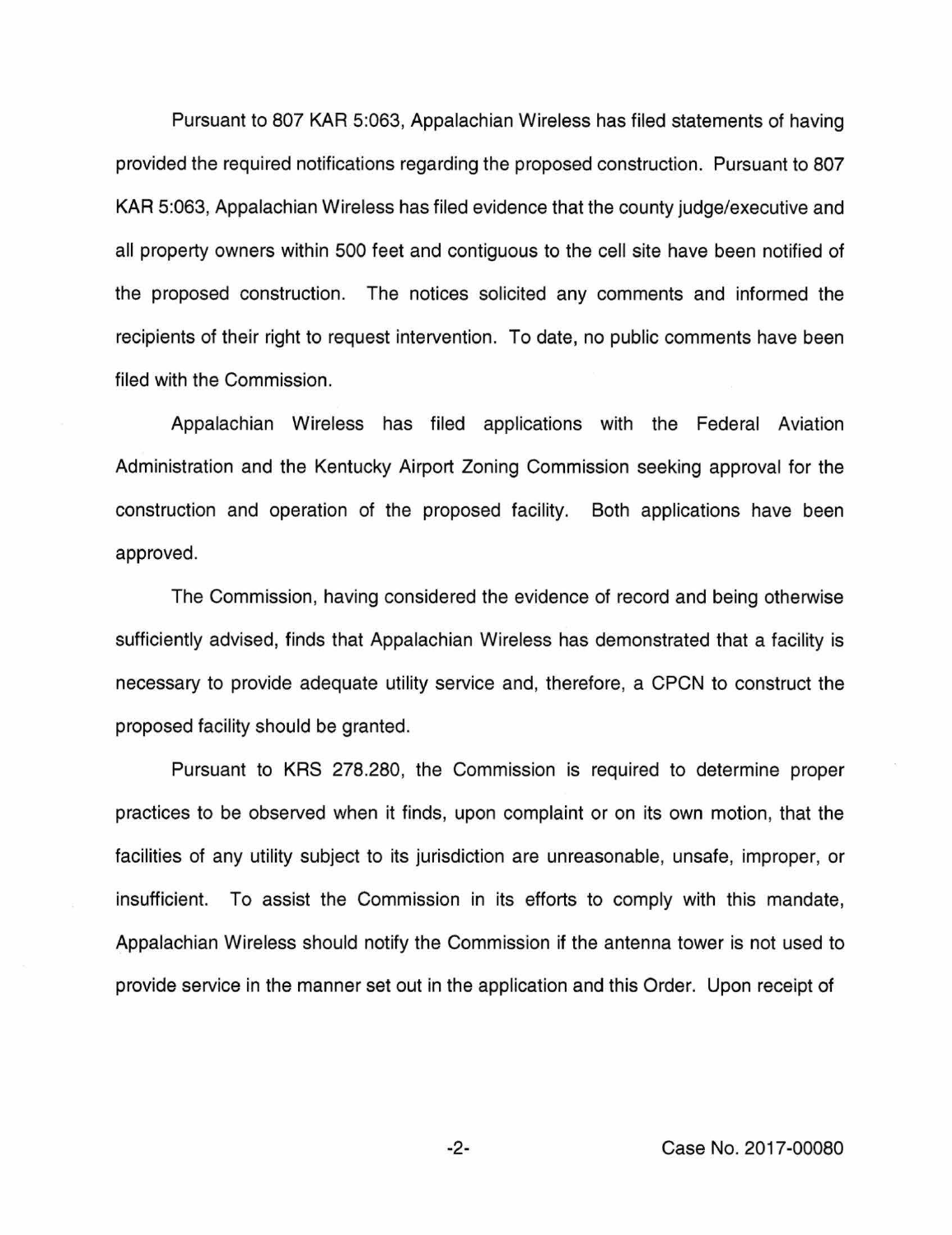such notice, the Commission may, on its own motion, institute proceedings to consider the proper practices, including removal of the unused antenna tower, which should be observed by Appalachian Wireless.

IT IS THEREFORE ORDERED that:

1. Appalachian Wireless is granted a CPCN to construct a wireless telecommunications facility. The proposed facility consists of a tower not to exceed 310 feet in height, with attached antennas, to be located near 266 Tower Road, West Liberty, Morgan County, Kentucky. The coordinates for the proposed facility are North Latitude 37°55'51.1001" by West Longitude 83°06'02.1800".

2. Appalachian Wireless shall immediately notify the Commission in writing, if, after the antenna tower is built and utility service is commenced, the tower is not used for a period of three months in the manner authorized by this Order.

3. Documents filed, if any, in the future pursuant to ordering paragraph 2 herein shall reference this case number and shall be retained in the utility's general correspondence file.

By the Commission

ENTERED **MAY 0 1 2017**  KENTUCKY PUBLIC SERVICE COMMISSION

ATTEST:  $\longrightarrow$  Jaline K bathems

Executive Director

Case No. 2017-00080